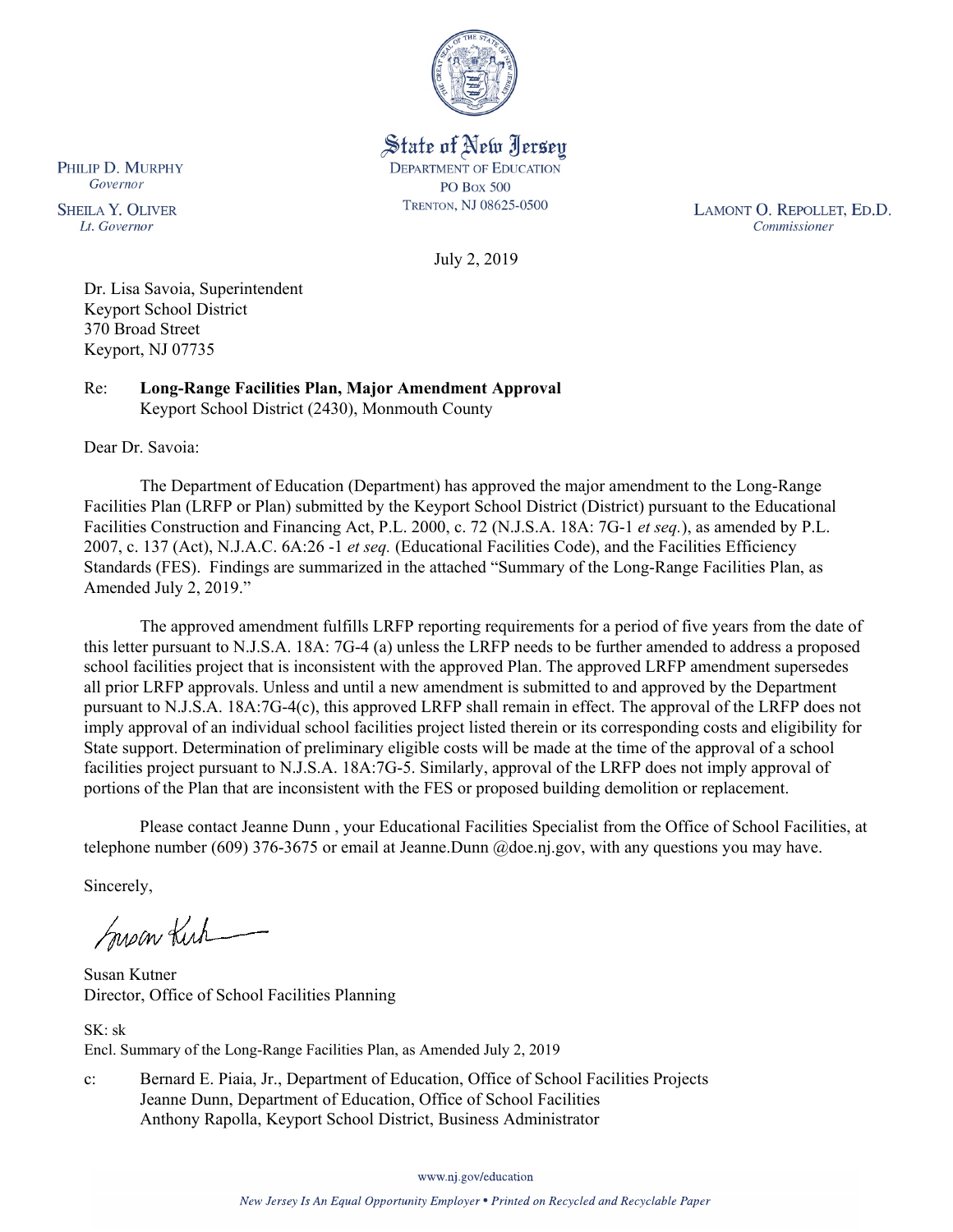# **Keyport School District (2430) Summary of the Long-Range Facilities Plan, as Amended July 2, 2019**

The Department of Education (Department) has completed its review of the major amendment to the Long-Range Facilities Plan (LRFP or Plan) submitted by the Keyport School District (District) pursuant to the Educational Facilities Construction and Financing Act, P.L. 2000, c. 72 (N.J.S.A. 18A: 7G-1 *et seq.*), as amended by P.L. 2007, c. 137 (Act), N.J.A.C. 6A:26-1 et seq. (Educational Facilities Code), and the Facilities Efficiency Standards (FES).

The following provides a summary of the District's approved amended LRFP. The summary is based on the standards set forth in the Act, the Educational Facilities Code, the FES, District-reported information in the Department's LRFP reporting system, and supporting documentation. The referenced reports in *italic* text are standard reports available on the Department's LRFP website.

# **1. Inventory Overview**

The District is classified as a Regular Operating District (ROD) for funding purposes. It provides services for students in grades PK-12.

The District identified existing and proposed schools, sites, buildings, rooms, and site amenities in its LRFP. Table 1 lists the number of existing and proposed district schools, sites, and buildings. Detailed information can be found in the *School Asset Inventory Report* and the *Site Asset Inventory Report.*

**As directed by the Department, school facilities projects that have received initial approval by the Department and have been approved by the voters, if applicable, are represented as "existing" in the LRFP.** Approved projects that include new construction and/or the reconfiguration/reassignment of existing program space are as follows: n/a.

# **Table 1: Number of Schools, School Buildings, and Sites**

|                                              | <b>Existing</b> | <b>Proposed</b> |
|----------------------------------------------|-----------------|-----------------|
| Number of Schools (assigned DOE school code) |                 |                 |
| Number of School Buildings <sup>1</sup>      |                 |                 |
| Number of Non-School Buildings <sup>2</sup>  |                 |                 |
| Number of Vacant Buildings                   |                 |                 |
| Number of Sites                              |                 |                 |

*1 Includes district-owned buildings and long-term leases serving students in district-operated programs 2 Includes occupied district-owned buildings not associated with a school, such as administrative or utility buildings*

Based on the existing facilities inventory submitted by the District:

- Schools using leased buildings (short or long-term):  $n/a$
- Schools using temporary classroom units (TCUs), excluding TCUs supporting construction: n/a
- Vacant/unassigned school buildings:  $n/a$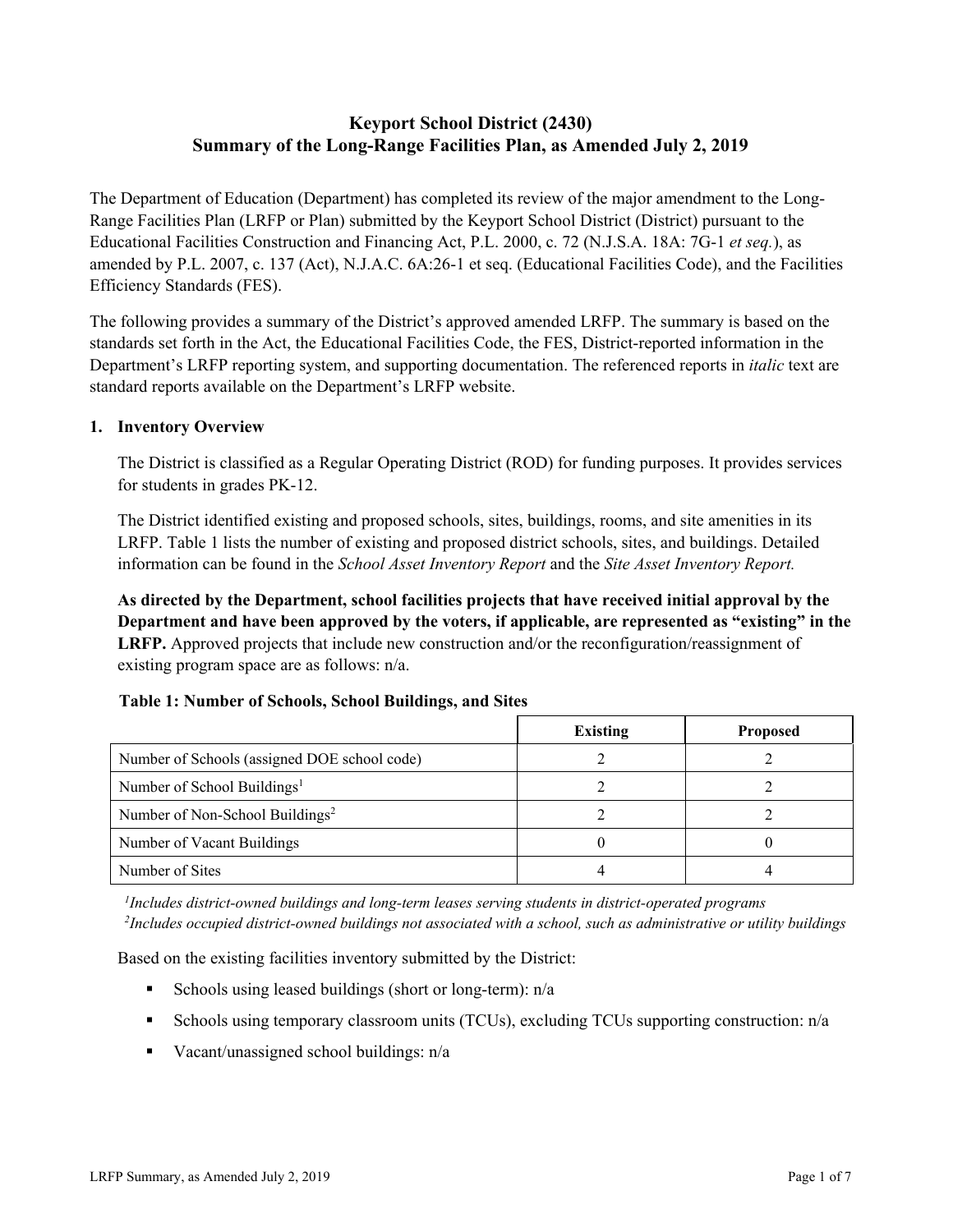**FINDINGS** The Department has determined that the proposed inventory is adequate for approval of the District's LRFP amendment. However, the LRFP determination does not imply approval of an individual school facilities project listed within the LRFP; the District must submit individual project applications for project approval.

# **2. District Enrollments**

The District determined the number of students, or "proposed enrollments," to be accommodated for LRFP planning purposes on a district-wide basis and in each school.

The Department minimally requires the submission of a standard cohort-survival projection using historic enrollment data from the Application for School State Aid (ASSA) or NJ Smart. The cohort-survival method projection method forecasts future students based upon the survival of the existing student population as it moves from grade to grade. A survival ratio of less than 1.00 indicates a loss of students, while a survival ratio of more than 1.00 indicates the class size is increasing. For example, if a survival ratio tracking first to second grade is computed to be 1.05, the grade size is increasing by 5% from one year to the next. The cohort-survival projection methodology works well for communities with stable demographic conditions. Atypical events impacting housing or enrollments, such as an economic downturn that halts new housing construction or the opening of a charter or private school, typically makes a cohort-survival projection less reliable.

#### **Proposed enrollments are based on a standard cohort-survival enrollment projection.**

Adequate supporting documentation was submitted to the Department to justify the proposed enrollments. Table 2 provides a comparison of existing and projected enrollments. All totals include special education students.

| <b>Grades</b>                | <b>Existing Enrollments</b><br>2018-19 | <b>District Proposed Enrollments</b><br>2023-24 |
|------------------------------|----------------------------------------|-------------------------------------------------|
| PK (excl. private providers) | 65                                     | 65                                              |
| Grades K-5                   | 406                                    | 326                                             |
| Grades 6-8                   | 216                                    | 181                                             |
| Grades 9-12                  | 361                                    | 450                                             |
| <b>Totals K-12</b>           | 1,048                                  | 1,022                                           |

#### **Table 2: Enrollments**

**FINDINGS** The Department has determined the District's proposed enrollments to be acceptable for approval of the District's LRFP amendment. The Department will require a current enrollment projection at the time an application for a school facilities project is submitted incorporating the District's most recent enrollments in order to verify that the LRFP's planned capacity is appropriate for the updated enrollments.

#### **3. District Practices Capacity**

Based on information provided in the room inventories, *District Practices Capacity* was calculated for each school building to determine whether adequate capacity is proposed for the projected enrollments based on district scheduling and class size practices. The capacity totals assume instructional buildings can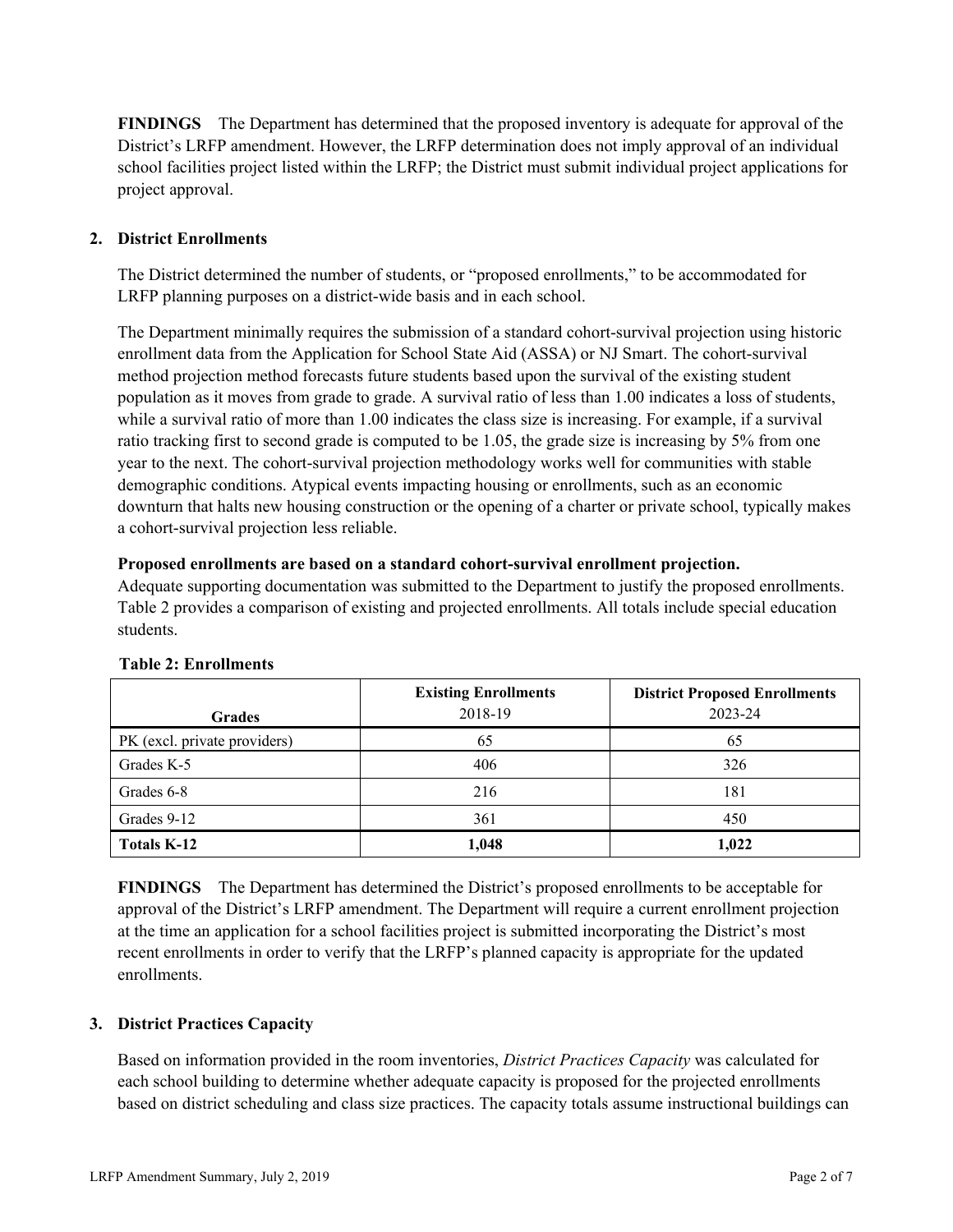be fully utilized regardless of school sending areas, transportation, and other operational issues. The calculations only consider district-owned buildings and long-term leases; short term leases and temporary buildings are excluded. A capacity utilization factor of 90% for classrooms serving grades K-8 and 85% for classrooms serving grades 9-12 is applied in accordance with the FES. No capacity utilization factor is applied to preschool classrooms.

In certain cases, districts may achieve adequate District Practices Capacity to accommodate enrollments but provide inadequate square feet per student in accordance with the FES, resulting in educational adequacy issues and "Unhoused Students." Unhoused students are considered in the "Functional Capacity" calculations used to determine potential State support for school facilities projects and are analyzed in Section 4.

Table 3 provides a summary of proposed enrollments and existing and proposed District-wide capacities. Detailed information can be found in the LRFP website reports titled *FES and District Practices Capacity Report, Existing Rooms Inventory Report, and Proposed Rooms Inventory Report.*

| <b>Grades</b>          | <b>Proposed</b><br><b>Enrollments</b> | <b>Existing</b><br><b>District</b><br><b>Practices</b><br>Capacity | <b>Existing</b><br>Deviation* | <b>Proposed</b><br><b>District</b><br><b>Practices</b><br>Capacity | <b>Proposed</b><br>Deviation* |
|------------------------|---------------------------------------|--------------------------------------------------------------------|-------------------------------|--------------------------------------------------------------------|-------------------------------|
| Elementary (PK-5)      | 391                                   | 447.94                                                             | 56.94                         | 408.70                                                             | 17.70                         |
| Middle $(6-8)$         | 181                                   | 211.26                                                             | 30.26                         | 189.20                                                             | 8.20                          |
| High $(9-12)$          | 450                                   | 411.30                                                             | $-38.70$                      | 472.60                                                             | 22.60                         |
| <b>District Totals</b> | 1,022                                 | 1,070.50                                                           | 58.50                         | 1,070.50                                                           | 48.50                         |

**Table 3: District Practices Capacity Analysis**

*\* Positive numbers signify surplus capacity; negative numbers signify inadequate capacity. Negative values for District Practices capacity are acceptable for approval if proposed enrollments do not exceed 100% capacity utilization.*

Considerations:

- Based on the proposed enrollments and existing room inventories, the District is projected to have inadequate capacity for the following grade groups, assuming all school buildings can be fully utilized: n/a
- Adequate justification has been provided by the District if the proposed capacity for a school significantly deviates from the proposed enrollments. Generally, surplus capacity is acceptable for LRFP approval if additional capacity is not proposed through new construction.

**FINDINGS**The Department has determined that proposed District capacity, in accordance with the proposed enrollments, is adequate for approval of the District's LRFP amendment. The Department will require a current enrollment projection at the time an application for a school facilities project is submitted, incorporating the District's most recent Fall Enrollment Report, in order to verify that the LRFP's planned capacity meets the District's updated enrollments.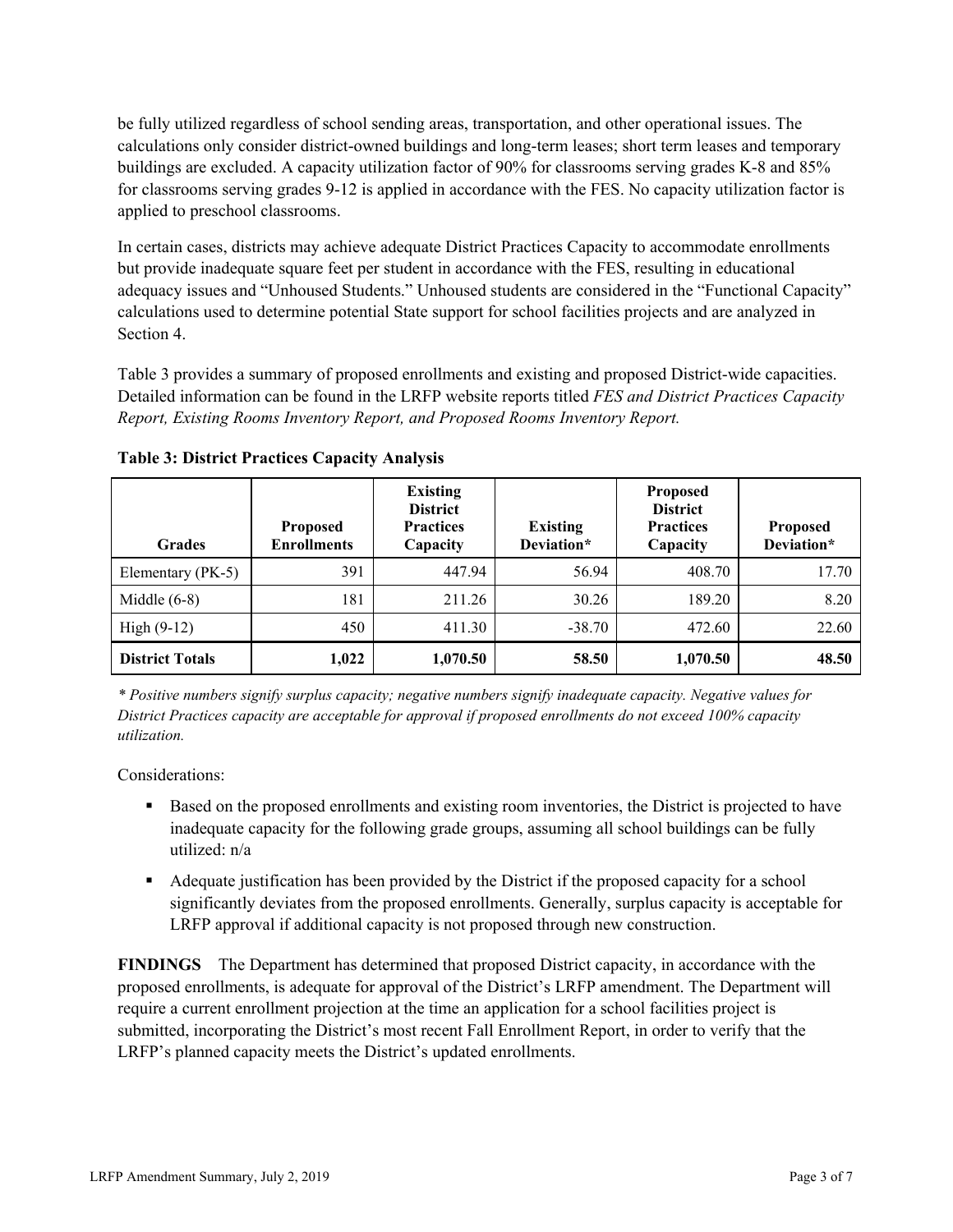### **4. New Construction Funding Eligibility**

*Functional Capacity* was calculated and compared to the proposed enrollments to provide a preliminary estimate of Unhoused Students and new construction funding eligibility.

*Functional Capacity* is the adjusted gross square footage of a school building *(total gross square feet minus excluded space)* divided by the minimum area allowance per full-time equivalent student for the grade level contained therein. *Unhoused Students* is the number of students projected to be enrolled in the District that exceeds the Functional Capacity of the District's schools pursuant to N.J.A.C. 6A:26-2.2(c). *Excluded Square Feet* includes (1) square footage exceeding the FES for any pre-kindergarten, kindergarten, general education, or self-contained special education classroom; (2) grossing factor square footage *(corridors, stairs, mechanical rooms, etc.)* that exceeds the FES allowance, and (3) square feet proposed to be demolished or discontinued from use. Excluded square feet may be revised during the review process for individual school facilities projects.

Table 4 provides a preliminary assessment of the Functional Capacity, Unhoused Students, and Estimated Maximum Approved Area for Unhoused Students for each FES grade group. The calculations exclude temporary facilities and short-term leased buildings. School buildings proposed for whole or partial demolition or reassignment to a non-school use are excluded from the calculations pending project application review. If a building is proposed to be reassigned to a different school, the square footage is applied to the proposed grades after reassignment. Buildings that are not assigned to a school are excluded from the calculations. In addition, only preschool students eligible for state funding (former ECPA students) are included. Detailed information concerning the calculations can be found in the *Functional Capacity and Unhoused Students Report* and the *Excluded Square Footage Report.*

|                                                | $PK/K-5$ | $6 - 8$  | $9-12$   | <b>Total</b> |
|------------------------------------------------|----------|----------|----------|--------------|
| PK Eligible Students/K-12 Proposed Enrollments | 391      | 181      | 450      |              |
| FES Area Allowance (SF/student)                | 125.00   | 134.00   | 151.00   |              |
| <b>Prior to Completion of Proposed Work:</b>   |          |          |          |              |
| <b>Existing Gross Square Feet</b>              | 57,333   | 26,543   | 78,505   | 162,387      |
| Adjusted Gross Square Feet                     | 56,024   | 25,934   | 71,410   | 153,368      |
| <b>Adjusted Functional Capacity</b>            | 438.21   | 202.85   | 472.91   |              |
| Unhoused Students                              | 0.00     | 0.00     | 0.00     |              |
| Est. Max. Area for Unhoused Students           | 0.00     | 0.00     | 0.00     |              |
| <b>After Completion of Proposed Work:</b>      |          |          |          |              |
| Gross Square Feet                              | 57,333   | 26,543   | 78,505   | 162,387      |
| New Gross Square Feet                          | $\theta$ | $\theta$ | $\Omega$ | $\theta$     |
| <b>Adjusted Gross Square Feet</b>              | 56,024   | 25,934   | 71,410   | 153,368      |
| <b>Functional Capacity</b>                     | 438.21   | 202.85   | 472.91   |              |
| Unhoused Students after Construction           | 0.00     | 0.00     | 0.00     |              |
| Est. Max. Area Remaining                       | 0.00     | 0.00     | 0.00     |              |

#### **Table 4: Estimated Maximum Approved Area for Unhoused Students**

Facilities used for non-instructional or non-educational purposes are ineligible for State support under the Act. However, projects for such facilities shall be reviewed by the Department to determine whether they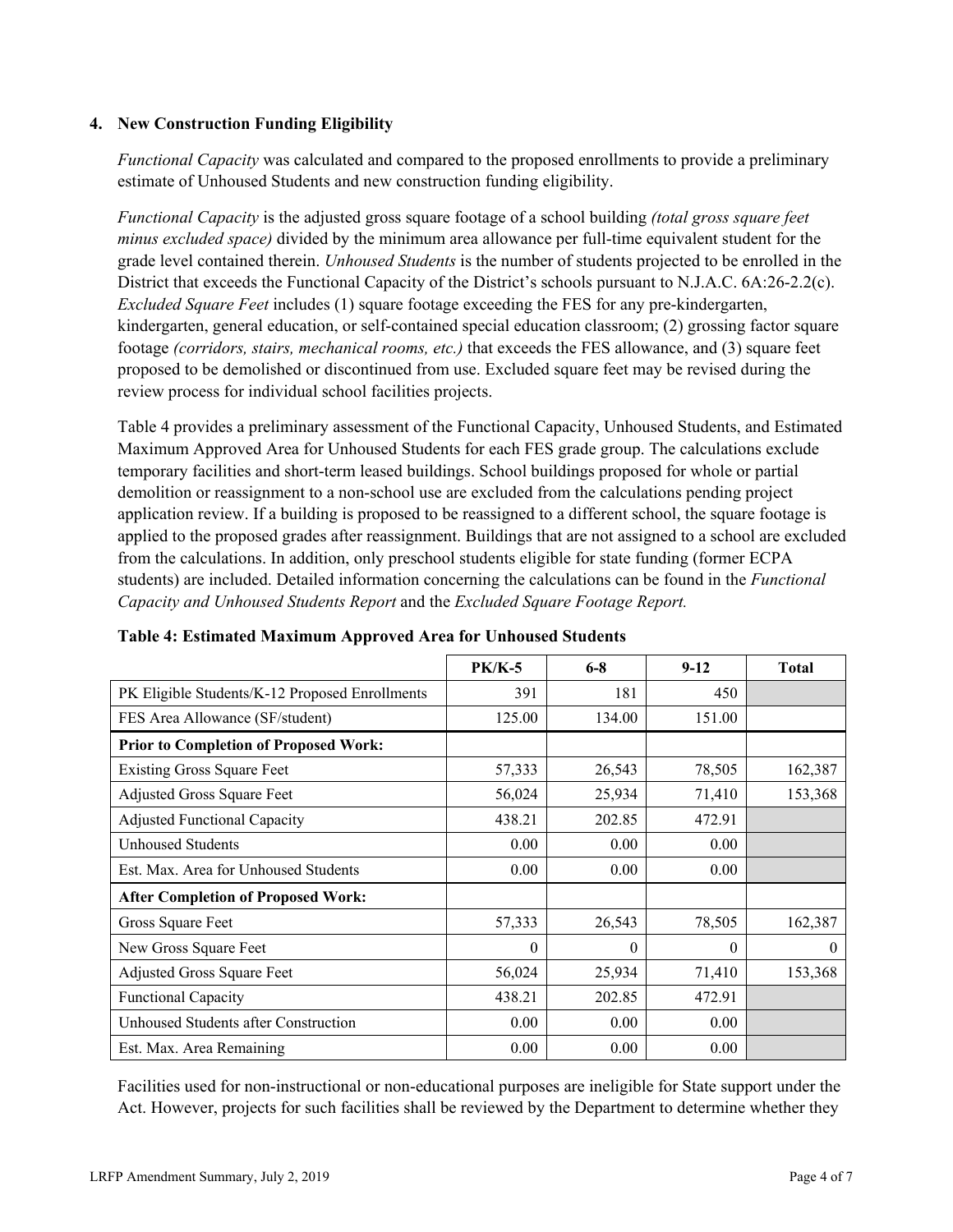are consistent with the District's LRFP and whether the facility, if it is to house students (full or part time) conforms to educational adequacy requirements. These projects shall conform to all applicable statutes and regulations.

Estimated costs represented in the LRFP by the District are for capital planning purposes only. The estimates are not intended to represent preliminary eligible costs or final eligible costs of approved school facilities projects.

Considerations:

- The District does not have approved projects pending completion, as noted in Section 1, that impact the Functional Capacity calculations.
- The Functional Capacity calculations *exclude* square feet proposed for demolition or discontinuation for the following FES grade groups and school buildings pending a feasibility study and project review: n/a.
- Based on the preliminary assessment, the District has Unhoused Students prior to the completion of proposed work for the following FES grade groups: n/a.
- New construction is proposed for the following FES grade groups:  $n/a$ .
- **Proposed new construction exceeds the estimated maximum area allowance for Unhoused** Students prior to the completion of the proposed work for the following grade groups: n/a.
- The District, based on the preliminary LRFP assessment, will not have Unhoused Students after completion of the proposed LRFP work. If the District is projected to have Unhoused Students, adequate justification has been provided to confirm educational adequacy in accordance with Section 6 of this determination.

**FINDINGS** Functional Capacity and Unhoused Students calculated in the LRFP are preliminary estimates. Preliminary Eligible Costs (PEC) and Final Eligible Costs (FEC) will be included in the review process for specific school facilities projects. A feasibility study undertaken by the District is required if building demolition or replacement is proposed per N.J.A.C. 6A:26-2.3(b)(10).

#### **5. Proposed Work**

The District assessed program space, capacity, and physical plant deficiencies to determine corrective actions. Capital maintenance, or *"system actions,"* address physical plant deficiencies due to operational, building code, and /or life cycle issues. Inventory changes, or *"inventory actions,*" add, alter, or eliminate sites, site amenities, buildings, and/or rooms.

The Act (N.J.S.A. 18A:7G-7b) provides that all school facilities shall be deemed suitable for rehabilitation unless a pre-construction evaluation undertaken by the District demonstrates to the satisfaction of the Commissioner that the structure might pose a risk to the safety of the occupants even after rehabilitation or that rehabilitation is not cost-effective. Pursuant to N.J.A.C. 6A:26-2.3(b)(10), the Commissioner may identify school facilities for which new construction is proposed in lieu of rehabilitation for which it appears from the information presented that new construction is justified, provided, however, that for such school facilities so identified, the District must submit a feasibility study as part of the application for the specific school facilities project. The cost of each proposed building replacement is compared to the cost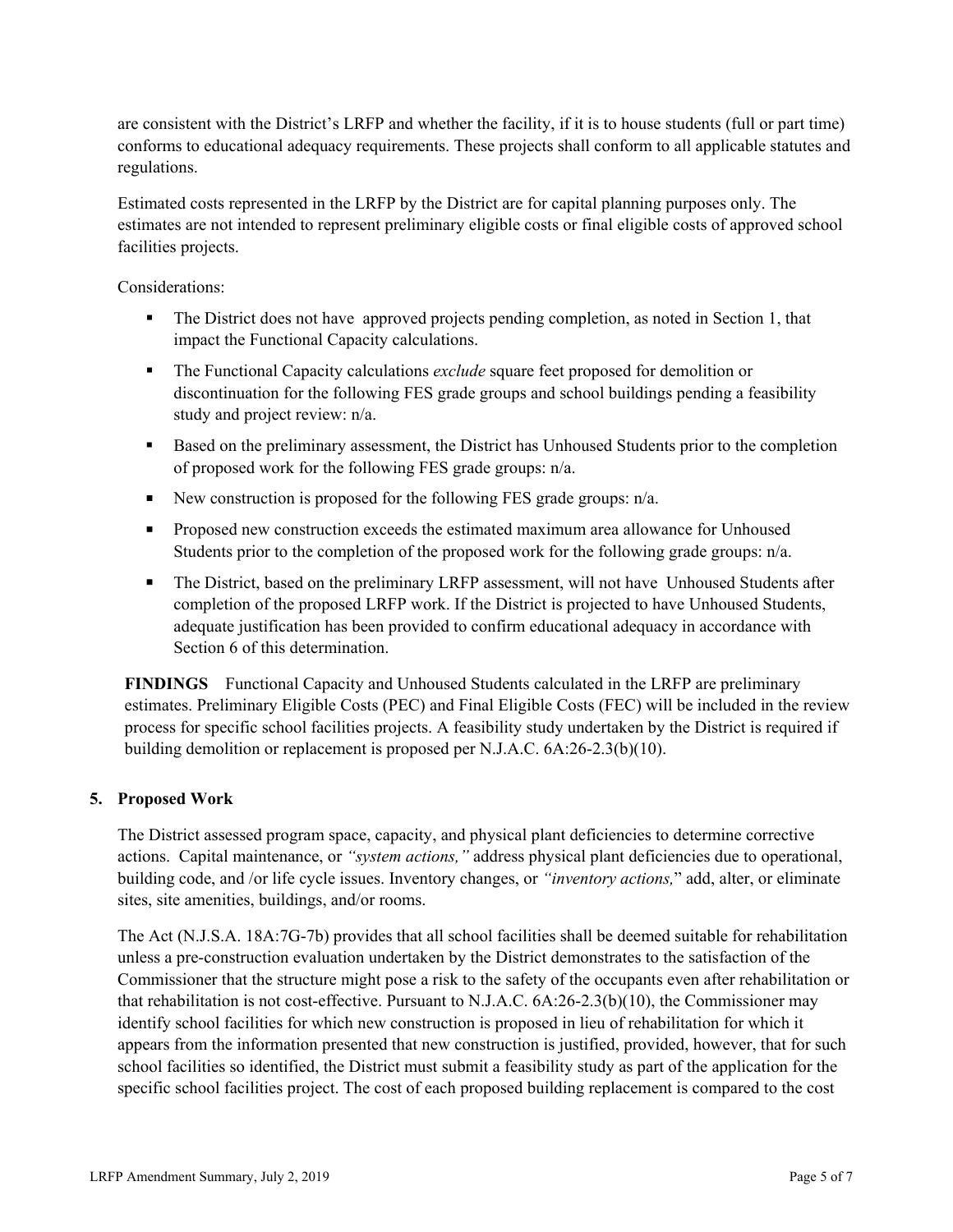of additions or rehabilitation required to eliminate health and safety deficiencies and to achieve the District's programmatic model.

Table 5 lists the scope of work proposed for each school based on the building(s) serving their student population. Detailed information can be found in the LRFP website reports titled *"School Asset Inventory," "LRFP Systems Actions Summary," and "LRFP Inventory Actions Summary."*

With the completion of the proposed work, the following schools are proposed to be eliminated: n/a; the following schools are proposed to be added: n/a.

| <b>Proposed Scope of Work</b>                                                                  | <b>Applicable Schools</b>                                    |
|------------------------------------------------------------------------------------------------|--------------------------------------------------------------|
| Renovation only (no new construction)                                                          |                                                              |
| System actions only (no inventory actions)                                                     | Keyport Central School (060); Keyport High<br>School $(050)$ |
| Existing inventory actions only (no systems actions)                                           | n/a                                                          |
| Systems and inventory changes                                                                  | n/a                                                          |
| New construction                                                                               |                                                              |
| Building addition only (no systems or existing inventory actions)                              | n/a                                                          |
| Renovation and building addition (system, existing inventory,<br>and new construction actions) | n/a                                                          |
| New building on existing site                                                                  | n/a                                                          |
| New building on new or expanded site                                                           | n/a                                                          |
| Site and building disposal (in addition to above scopes)                                       |                                                              |
| Partial building demolition                                                                    | n/a                                                          |
| Whole building demolition                                                                      | n/a                                                          |
| Site and building disposal or discontinuation of use                                           | n/a                                                          |

### **Table 5. School Building Scope of Work**

**FINDINGS** The Department has determined that the proposed work is adequate for approval of the District's LRFP amendment. However, Department approval of proposed work in the LRFP does not imply the District may proceed with a school facilities project. The District must submit individual project applications with cost estimates for Department project approval. Both school facilities project approval and other capital project review require consistency with the District's approved LRFP.

# **6. Proposed Room Inventories and the Facilities Efficiency Standards**

The District's proposed school buildings were evaluated to assess general educational adequacy in terms of compliance with the FES area allowance pursuant to N.J.A.C. 6A:26-2.2 and 2.3.

District schools are proposed to provide less square feet per student than the FES after the completion of proposed work as indicated in Table 5. *(Keyport Central School)*

**FINDINGS** The Department has determined that the District's proposed room inventories are adequate for LRFP approval. If school(s) are proposed to provide less square feet per student than the FES area allowance, the District has provided justification indicating that the educational adequacy of the facility will not be adversely affected and has been granted an FES waiver by the Department pending project submission and review. This determination does not include an assessment of eligible square feet for State